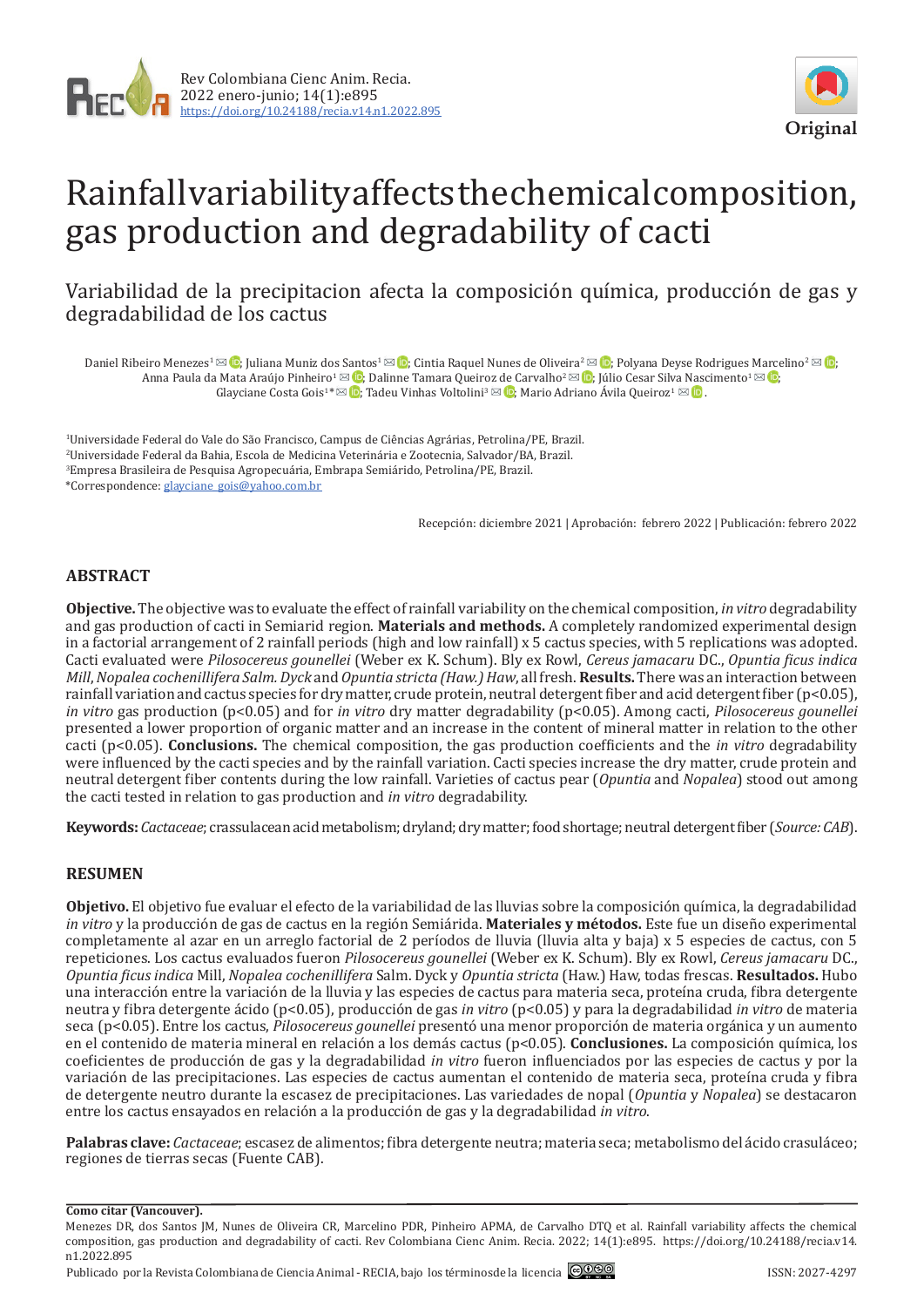## **INTRODUCTION**

Rainfall is one of the most important drivers of ecosystem dynamics and productivity. In this context, arid and semiarid regions in the world are characterized by a variation in rainfall pulses, which are concentrated in only a few months of the year  $(1)$ .

Considering the local soil and climate conditions, it can be said that the forage production in dry land regions is challenging (2). The lack of rain limits the growth of native and cultivated species, such as grasses and legumes of great water demand, causing a decrease in the biomass and the carrying capacity of pastures (3). Thus, cacti have been frequently used as one of the main forage supports for ruminants during the period of food shortage (4).

Native cacti from arid and semiarid regions such as Xique-xique (*Pilosocereus gounellei* (Weber ex K. Schum). Bly ex Rowl), Mandacaru (*Cereus jamacaru* DC.), cactus pear "Gigante" (*Opuntia fícus indica Mill*), cactus pear "Miúda" (*Nopalea cochenillifera* Salm. Dyck) and cactus pear "Mexican Elephant Ear" (*Opuntia stricta* (Haw.) Haw) have high productive potential in environments with low and erratic rainfall (3, 4). This is due to the characteristics that these cacti have, such as physiological adaptability to soil and climate conditions remaining succulent during dry periods, high digestibility of dry matter and high-water content making them an excellent dietary strategy where this nutrient is limited, in addition to being excellent sources of energy for being rich in non-fiber carbohydrates (2).

Although the Caatinga vegetation in Brazilian semiarid is driven by low rainfall with low productivity and reduced biomass, it shows large spatial and temporal variations (5). Thus, studies on the nutritional value and *in vitro* degradation kinetics of cacti in periods of low and high rainfall, are necessary and, to the best of our knowledge, studies comparing exclusively the cacti found in the semiarid regions are scarce (2), being evaluated as part of the ingredients of the diet, compromising the results of its real nutritional value.

The objective of this study was to evaluate the effect of rainfall variability on the chemical composition, *in vitro* degradability and the gas production of cacti in Semiarid region.

## **MATERIAL AND METHODS**

**Experimental site.** The experiment was carried out at the premises of the Laboratory of Animal Requirement and Metabolism (LEMA), belonging to the Federal University of the São Francisco Valley (UNIVASF), Petrolina, state of Pernambuco, Brazil (9°24'38" South latitude, 40°29'56" West longitude, 377 m altitude).

The climate is hot semiarid, with rainy season (BSh), concentrated between November and April, with an average annual rainfall of 501.5 mm, irregularly distributed, average annual temperature of 26°C and average annual relative humidity of 60%.

**Experimental design, samples and rainfall.** This was a completely randomized experimental design in a factorial arrangement of 2 rainfall periods x 5 cactus species, with 5 replications. Samples were collected at different sites in the Caatinga experimental area, belonging to the Brazilian Agricultural Research Corporation (Embrapa Semiarid), in Petrolina, state of Pernambuco, Brazil. The collection area is maintained without irrigation and the soil is classified as plinic yellow Argisol (6).

The cactus species collected were Pilosocereus gounellei (Weber ex K. Schum). Bly ex Rowl (Common name: Xique-xique), *Cereus jamacaru* DC. (Common name: Mandacaru), *Opuntia fícus indica Mill* (Common name: cactus pear "Gigante"), *Nopalea cochenillifera* Salm. Dyck (Common name: Cactus pear "Miúda") and *Opuntia stricta* (Haw.) Haw (Common name: cactus pear "Mexican Elephant Ear"), all fresh. All cacti had 3 years of establishment in the field.

**Collections were carried out in two periods:** period with low rainfall (LR), between August and November, with total and average rainfall of 50.6 mm and 12.6 mm/month, respectively; and period with high rainfall (HR), between January and April, with total and average rainfall of 112.0 mm and 28.0 mm/month (Figure 1), respectively. Samplings were carried out in the last month of each experimental period, with analysis of 5 plants of each species of cactus.

**Sample preparation.** Considering animal consumption, spines of *P. gounellei* (Weber ex K. Schum). Bly ex Rowl and *C. jamacaru* DC. were removed by burning with a flamethrower. For the varieties of cactus pear (*Opuntia* and *Nopalea*), the secondary and tertiary cladodes of the plants were used (2). Samples were ground in a stationary shredder (PP-35, Pinheiro, Itapira - SP) to an average particle size of approximately 5.0 cm. After this procedure, samples were pre-dried in a forced ventilation oven at 55°C for 72-h and ground into 1 mm and 3 mm particles in a knife mill (Wiley, Marconi, MA 580, Piracicaba, Brazil) to determine the chemical composition, gas production and the *in vitro* degradability test.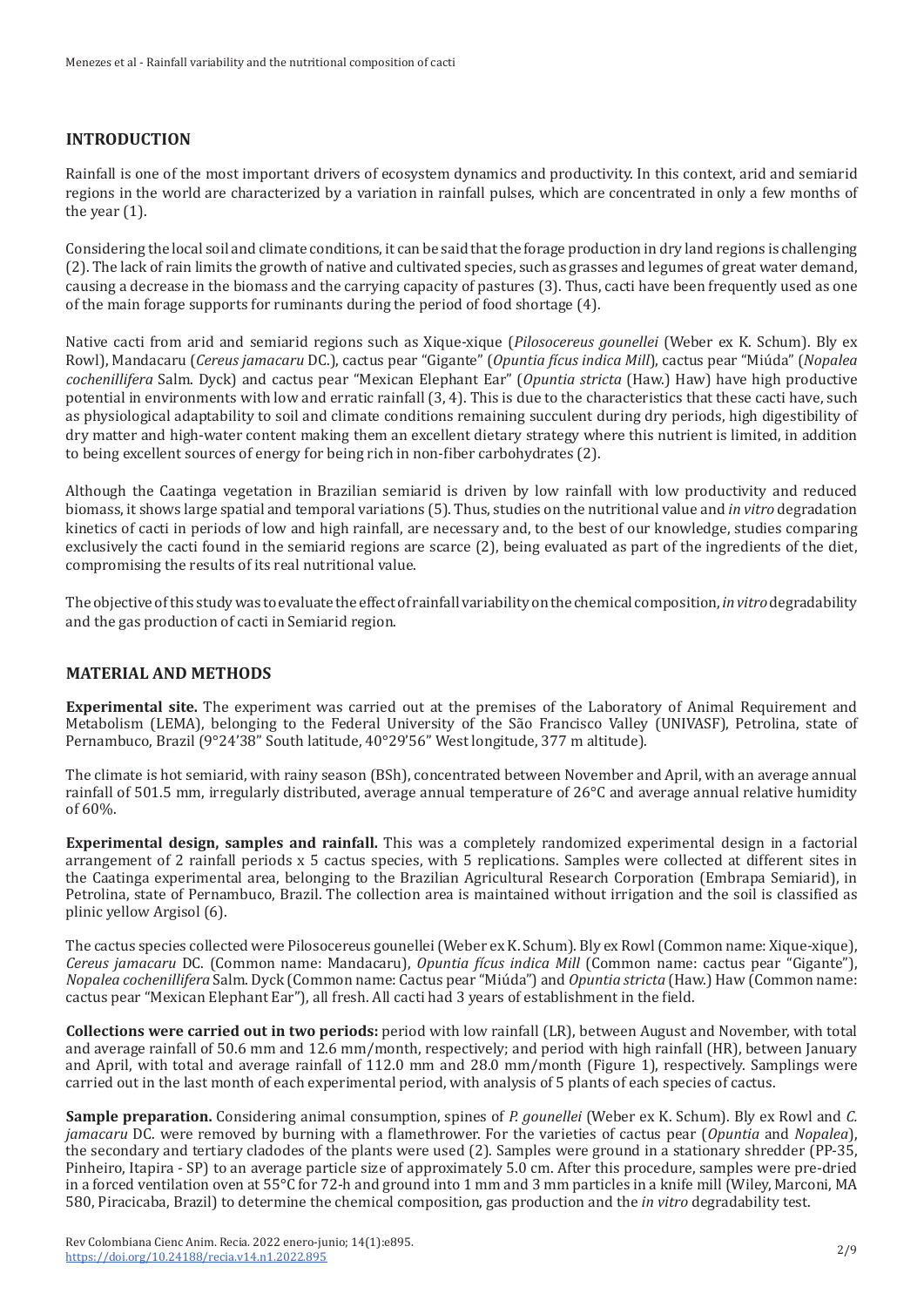

**Figure 1.** Monthly agrometeorological data for periods of high rainfall (a) and low rainfall (b) during the experimental period (Temp – Temperature; RH – Relative Humidity; Prec – Precipitation; ETo – Reference evapotranspiration).

**Chemical analysis.** Analyses were performed using the methods described by AOAC (7) to determine the content of dry matter (DM; method 967.03), mineral matter (MM; method 942.05), crude protein (CP; method 981.10) and acid detergent fiber (ADF; method 973.18). The neutral detergent fiber (NDF) content was determined using the methodology described by Van Soest et al (8). Hemicellulose (HEM) was determined by the difference between NDF and ADF.

*In vitro* **gas production.** *In vitro* gas production was conducted according technique adapted by Menezes et al (9). The pressure (P; in psi) was measured by a portable pressure transducer (GE Druck Series DPI 705) and readings were taken at 2, 4, 6, 8, 9, 11, 12, 14, 17, 20, 24, 28, 34, 48, 72, 96 and 120-h after incubation. Pressure data were converted to gas volume  $(1 \text{ psi} = 4.859 \text{ mL gas})$ .

Cumulative gas production data were analyzed by the Gompertz two-compartmental model (10):

 $V(t) = Vf1/[1 + e^{(2.4m1(L-T))}]+ Vf2/[1 + e^{(2.4m2(L-T))}]$ 

where:  $V(t)$  = total maximum volume of gas produced;  $Vf1$  = maximum volume of gas for the fast digesting fraction (nonfiber carbohydrates; NFC); Vf2 = maximum volume of gas for the slow digesting fraction (fibrous carbohydrates; FC); m1  $=$  specific growth rate for the rapid degradation fraction; m2  $=$  specific growth rate for the slow degradation fraction; L $=$ duration of initial digestion events (latency phase), common to both phases, and; T = fermentation time.

*In vitro* **dry matter degradability.** The *in vitro* dry matter degradability (IVDMD) was estimated from the insertion of nylon bags (20mg/cm<sup>2</sup> weight and 50 microns of porosity) containing 600 mg sample in flasks with 60 mL buffer solution (combination of solutions A + B with pH 6.8) and 15 mL inoculum collected from 2 fistulated Santa Inês sheep, kept on a diet consisting of elephant grass (*Pennisetum purpureum*), concentrate based on corn and soybean, in addition to mineral salt (Ovinofós, Tortura, Porto Alegre, Brazil). The rumen content was filtered through gauze, constantly injecting CO<sub>2</sub> to maintain the anaerobic environment and stored at  $39^{\circ}$ C. Samples were incubated at times 0, 2, 6, 12, 24, 48, 96 and 120-h. After *in vitro* fermentation, bags were washed and dried in an oven at 105ºC for 4-h, and weighed. Samples at time 0 were just washed with distilled water at 39°C for 5 min, and then dried and weighed (11).

To determine potential degradability (PD), the Ørskov and McDonald (12) model was used:

 $PD = a + b (1 - e^{-ct})$ 

where:  $a = water-soluble fraction$ ;  $b = water-insoluble fraction$ , but potentially degradable;  $c = degradation rate$  of the fraction "b"; and t = incubation time in hours. The letter "*e*" is the natural log of "-ct".

The effective degradability (ED) was calculated using the formula:

 $ED = a + (b \times c) / (c + k)$ 

where: k is the rate of passage. The gas production rate obtained by the semi-automated gas production technique  $(m1+m2)$  was used to estimate the rate of passage  $(k)$  used in the degradability test.

**Statistical analysis.** Data were initially analyzed using the UNIVARIATE procedure to check the normal distribution of the data. After observing normal distribution, analysis of variance was applied, using the PROC ANOVA command from the Statistical Analysis System (SAS, version 9.1). Parameters of the gas production and degradability model were estimated by the nonlinear regression procedure (NLIN) of SAS (version 9.1). The following statistical model was adopted: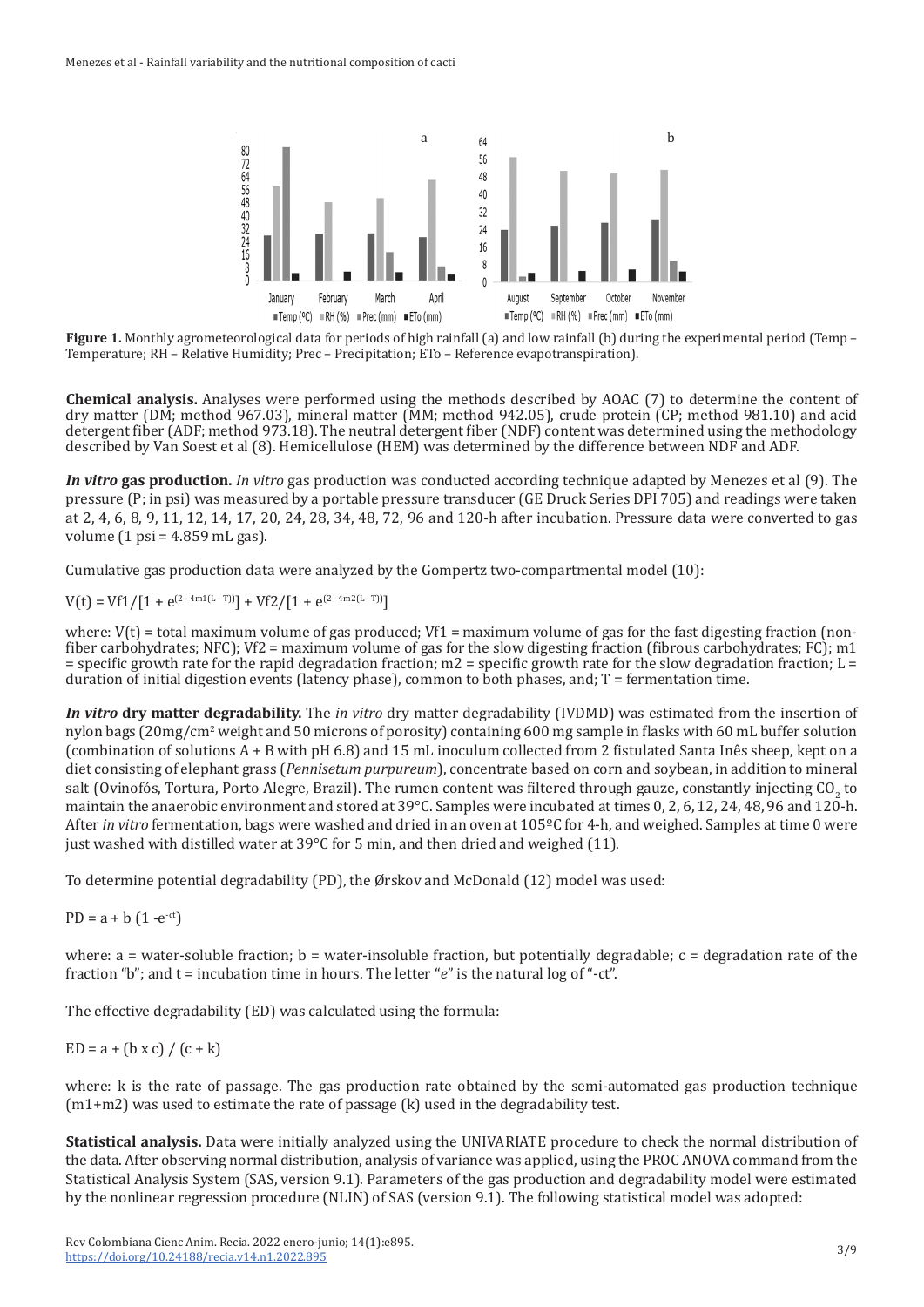#### Yijk = m + αi + βj + αβ ij + eijk

where Y is the observed value of the variable ijk that refers to the k-th repetition of the combination of the i-th level of factor A with the j-th level of factor B; μ is the mean of all experimental units of the variable; αi is the cactus species effect on the observed value Yij; βj is the rainfall periods effects on the observed value Yijk;  $\alpha\beta$ ij is the interaction effect between cactus species and rainfall periods; and eijk is the error associated with Yijk's observation. Tukey's test was applied to compare the means, with probability values below 5% (*p<0.05*) being considered significant.

## **RESULTS**

There was an interaction effect of rainfall variation and cactus species for DM, CP, NDF and ADF (p<0.05; Table 1). Isolated effect was observed for the OM content, in which *P. gounellei* presented the lowest levels for this variable, in relation to the other studied species (p<0.05; Table 1). There was an isolated effect for the MM content, in which *P. gounellei* showed the highest levels for this variable, in relation to the other studied cacti (p<0.05; Table 1).

| Table 1. Chemical composition of cactus species collected in high rainfall (HR) and low rainfall (LR) periods in the Brazilian semiarid (n=5). |  |
|------------------------------------------------------------------------------------------------------------------------------------------------|--|
|------------------------------------------------------------------------------------------------------------------------------------------------|--|

| Period                   | <b>Cactus</b> species                  |          |                              |                                                      |         |            | p-value     |             |     |
|--------------------------|----------------------------------------|----------|------------------------------|------------------------------------------------------|---------|------------|-------------|-------------|-----|
|                          | Pilosocereus gounellei Cereus jamacaru |          | Opuntia fícus<br>indica Mill | Nopalea cochenillifera Opuntia stricta<br>Salm. Dyck | Haw     | <b>SEM</b> | $\mathbf C$ | $\mathbf R$ | CxR |
| Dry matter (g/kg NM)     |                                        |          |                              |                                                      |         |            |             |             |     |
| <b>HR</b>                | 62.5Bc                                 | 144.4Ba  | 114.4Bb                      | 144.7Ba                                              | 144.7Aa | 0.74       | *           |             |     |
| LR                       | 190.6Ab                                | 238.3Aa  | 157.5Ac                      | 214.7Aab                                             | 147.2Ac |            | sk.         |             |     |
| Organic matter (g/kg DM) |                                        |          |                              |                                                      |         |            |             |             |     |
| <b>HR</b>                | 725.4Ac                                | 839.3Ab  | 840.4Ab                      | 862.4Aab                                             | 887.5Aa | 0.74       | $\ast$      | ns          | ns  |
| LR                       | 783.2Ac                                | 859.3Aab | 857.5Aab                     | 857.8Aab                                             | 841.4Ab |            | $\ast$      | ns          | ns  |
| Mineral matter (g/kg DM) |                                        |          |                              |                                                      |         |            |             |             |     |
| <b>HR</b>                | 274.6Aa                                | 160.7Ab  | 159.6Ab                      | 137.6Ac                                              | 112.5Ad | 0.65       | $\ast$      | ns          | ns  |
| LR                       | 216.8Aa                                | 140.7Ab  | 142.5Ab                      | 142.2Ab                                              | 158.6Ab |            | $\ast$      | ns          | ns  |
| Crude protein (% DM)     |                                        |          |                              |                                                      |         |            |             |             |     |
| <b>HR</b>                | 29.1Ab                                 | 34.4Ba   | 37.9Ba                       | 30.8Ab                                               | 23.6Bb  | 0.23       | *           |             |     |
| LR                       | 39.1Ac                                 | 53.6Ab   | 71.4Aa                       | 36.8Ac                                               | 56.3Ab  |            | sk.         |             |     |
|                          | Neutral Detergent Fiber (% DM)         |          |                              |                                                      |         |            |             |             |     |
| <b>HR</b>                | 309.2Ab                                | 284.1Bc  | 281.0Bc                      | 382.6Ba                                              | 279.4Bc | 1.97       |             |             |     |
| LR                       | 316.7Ad                                | 404.6Ac  | 462.5Ab                      | 496.6Aa                                              | 491.0Aa |            |             |             |     |
|                          | Acid Detergent Fiber (g/kg DM)         |          |                              |                                                      |         |            |             |             |     |
| <b>HR</b>                | 146.8Bbc                               | 238.3Aa  | 171.7Ab                      | 137.8Ac                                              | 124.5Ac | 1.35       |             |             |     |
| LR                       | 201.8Aa                                | 121.0Bc  | 157.3Ab                      | 126.3Ac                                              | 120.7Ac |            |             |             |     |

DM: Dry matter; C: Cactus species effect; R: Rainfall periods effects: C x P: interaction effect between cactus species and rainfall periods; SEM: Standard error of the mean; Capital letters in the column indicate the statistical effect of rainfall periods on cactus species; Lower case letters on the line indicate statistical effect on cactus species within rainfall periods; Significant at the 5% level by the Tukey test; \* p<0.05; ns: Not significant.

There was an interaction effect of rainfall variation and cactus species for *in vitro* gas production (p<0.05; Table 2). The period of low rainfall provided a greater cumulative production of gases, in which *O. stricta Haw* showed a higher production of gases from non-fiber carbohydrates (Vf1 = 122.16 mL/g DM) among the other evaluated cacti.

The reduction in gas production from non-fiber carbohydrates during the period of high rainfall was more evident for *P. gounellei*, which showed a reduction of 36.86 mL/g DM during the transition between the low and high periods of rainfall (Table 2).

With respect to the rainfall periods and the studied cacti, *P. gounellei* presented the lowest values for gas production from the fiber fraction (Vf2; 15.31 mL/g DM in high rainfall and 18.32 mL/g DM in low rainfall) and the highest values for the rates of gas production from the fiber fraction (m1; 0.09 mL/g DM/h in high rainfall and 0.19 mL/g DM in low rainfall) (p<0.05; Table 2).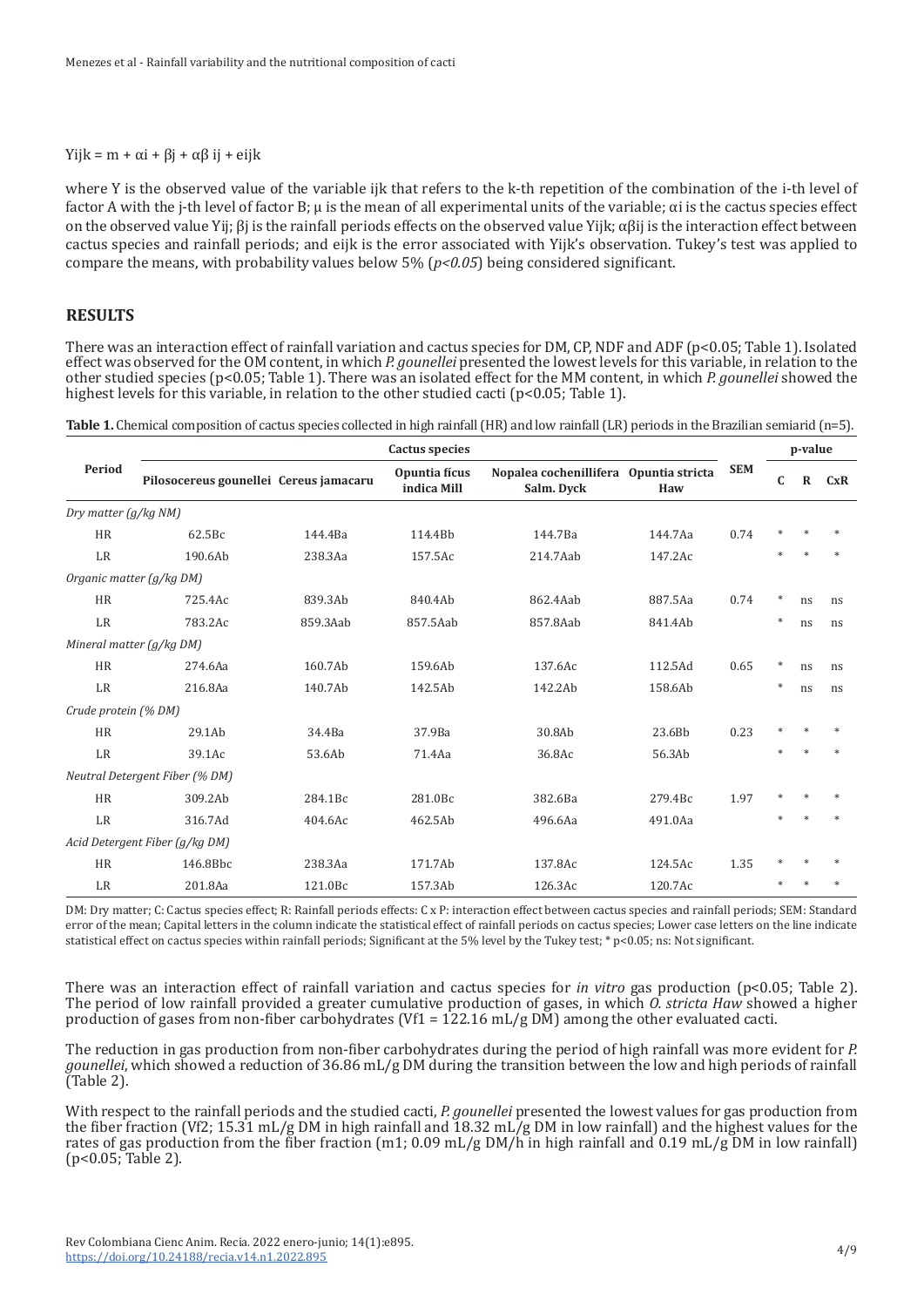The varieties *N. cochenillifera* and *O. stricta Haw* in the period of high rainfall showed the highest gas production rates of the non-fiber fraction (m2), with average value of  $0.015$  mL/g DM/h, respectively, for the two cacti (p<0.05; Table 2).

| Period                 | <b>Cactus species</b>  |                           |                              |                                      |                        |            | p-value     |              |        |  |
|------------------------|------------------------|---------------------------|------------------------------|--------------------------------------|------------------------|------------|-------------|--------------|--------|--|
|                        | Pilosocereus gounellei | <b>Cereus</b><br>jamacaru | Opuntia fícus<br>indica Mill | Nopalea cochenillifera<br>Salm. Dyck | Opuntia stricta<br>Haw | <b>SEM</b> | $\mathbf C$ | $\mathbf{R}$ | CxR    |  |
| Vf1 $(mL/gDM)$         |                        |                           |                              |                                      |                        |            |             |              |        |  |
| HR                     | 57.35Bb                | 85.38Aa                   | 86.52Ba                      | 83.00Ba                              | 92.95Ba                | 1.89       |             |              |        |  |
| LR                     | 94.21Ab                | 87.40Ab                   | 94.21Ab                      | 95.97Ab                              | 122.16Aa               |            |             |              |        |  |
| Vf2 $(mL/g DM)$        |                        |                           |                              |                                      |                        |            |             |              |        |  |
| HR                     | 15.31Ad                | 19.36Bc                   | 73.74Aab                     | 68.17Ab                              | 93.59Aa                | 5.87       |             |              |        |  |
| LR                     | 18.32Ad                | 29.49Ac                   | 61.43Ba                      | 64.42Aa                              | 41.21Bb                |            |             |              |        |  |
| $m1$ ( $mL/g$ $DM/h$ ) |                        |                           |                              |                                      |                        |            |             |              |        |  |
| <b>HR</b>              | 0.09Ba                 | 0.03Bc                    | 0.04Bc                       | 0.06Ab                               | 0.07Bb                 | 0.01       |             |              |        |  |
| LR                     | 0.19Aa                 | $0.05$ Ac                 | 0.06Ac                       | 0.06Ac                               | 0.10Ab                 |            |             |              | $\ast$ |  |
| $m2$ ( $mL/g$ $DM/h$ ) |                        |                           |                              |                                      |                        |            |             |              |        |  |
| HR                     | 0.011Bc                | 0.010Ac                   | 0.013Ab                      | 0.015Aa                              | 0.015Ba                | 0.001      |             |              |        |  |
| LR                     | $0.021$ Aa             | 0.011Ac                   | 0.015Ab                      | 0.015Ab                              | $0.025$ Aa             |            |             |              |        |  |
| Vt $(mL/q DM)$         |                        |                           |                              |                                      |                        |            |             |              |        |  |
| HR                     | 72.66Bd                | 104.74Ac                  | 160.26Ab                     | 151.17Ab                             | 186.54Aa               | 7.42       | $\ast$      |              |        |  |
| $\rm LR$               | 112.52Ac               | 116.89Ab                  | 155.64Aa                     | 160.38Aa                             | 163.38Ba               |            |             |              |        |  |
| $M$ ( $mL/g$ $DM/h$ )  |                        |                           |                              |                                      |                        |            |             |              |        |  |
| HR                     | 0.09Ba                 | 0.04Bb                    | $0.06$ Bab                   | 0.08Aa                               | 0.09Ba                 | 0.01       |             |              |        |  |
| $\rm LR$               | $0.21$ Aa              | 0.06Ac                    | $0.07$ Ac                    | $0.08$ Ac                            | 0.12Ab                 |            |             |              |        |  |
| L (hours)              |                        |                           |                              |                                      |                        |            |             |              |        |  |
| HR                     | 13.02Ab                | 21.53Aa                   | 12.97Ab                      | 7.36Bc                               | 9.41Ab                 | 0.72       |             |              |        |  |
| LR                     | 9.13Bb                 | 18.74Ba                   | 8.84Bb                       | 8.95Ab                               | 9.99Ab                 |            |             |              |        |  |

| Table 2. In vitro gas production from cactus species collected in high rainfall (HR) and low rainfall (LR) periods in the Brazilian semiarid (n=5). |  |  |
|-----------------------------------------------------------------------------------------------------------------------------------------------------|--|--|
|-----------------------------------------------------------------------------------------------------------------------------------------------------|--|--|

Vf1: Maximum gas production potential of non-fibrous carbohydrates; Vf2: Maximum gas production potential of fibrous carbohydrates; m1: rate of non-fibrous carbohydrate gas production; m2: rate of production of fibrous carbohydrate gases; Vt: maximum gas production potential of total carbohydrates; M: total gas production rate; L: duration of initial digestion events (latency phase), common to both phases; DM: Dry matter; C: Cactus species effect; R: Rainfall periods effects: C x P: interaction effect between cactus species and rainfall periods; SEM: Standard error of the mean; Capital letters in the column indicate the statistical effect of rainfall periods on cactus species; Lower case letters on the line indicate statistical effect on cactus species within rainfall periods; Significant at the 5% level by the Tukey test; \* p<0.05; ns: Not significant.

*O. stricta Haw* in the period of high rainfall showed a higher value for the potential of total gas production (186.54 mL/g DM) in relation to the other cacti. *P. gounellei*, on the other hand, showed a reduction in the total gas production with increasing rainfall (72.66 mL/g DM; Table 2).

The latency phase (L) during the high rainfall period was reduced in *N. cochenillifera*. Regarding the period of low rainfall and cacti, C. jamacaru had a longer colonization time (p<0.05; Table 2).

There was an interaction effect of rainfall variation and cactus species for *in vitro* dry matter degradability (*P*<0.05; Table 3). *O. fícus indica Mill* and *O. stricta Haw* reduced the water-soluble fraction (a) and the degradation rate of fraction B (C; %/hour) during the transition from high to low rainfall ( $p$ <0.05; Table 3).

*P. gounellei* and *N. cochenillifera* reduced the fraction insoluble in water, but potentially degradable (b) in relation to the other cacti, during the period of high rainfall (p<0.05; Table 3).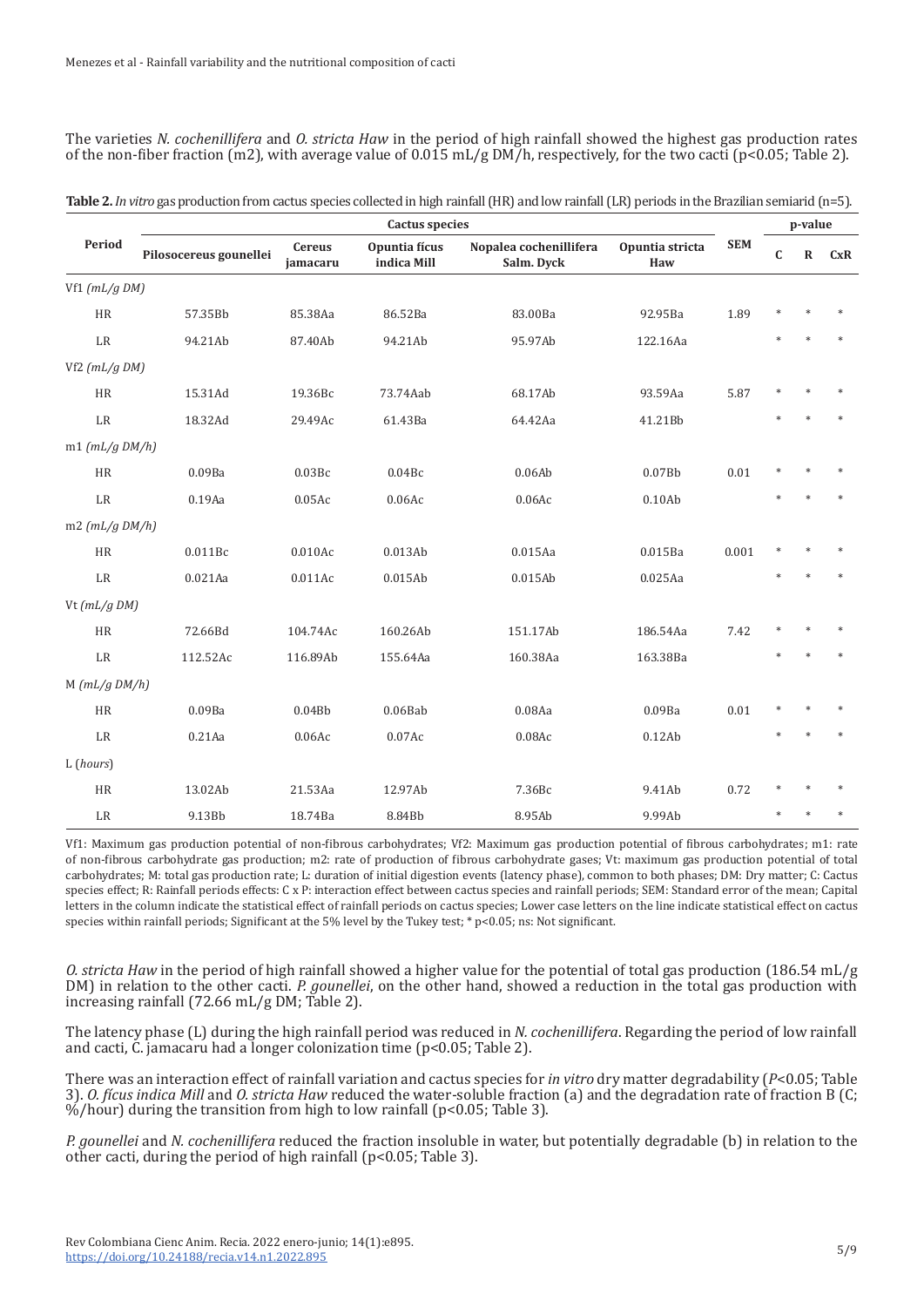|           | <b>Cactus species</b>  |                    |                              |                                      |                        |            | p-value |             |        |
|-----------|------------------------|--------------------|------------------------------|--------------------------------------|------------------------|------------|---------|-------------|--------|
| Period    | Pilosocereus gounellei | Cereus<br>jamacaru | Opuntia fícus<br>indica Mill | Nopalea cochenillifera<br>Salm. Dyck | Opuntia stricta<br>Haw | <b>SEM</b> | C       | $\mathbf R$ | CxR    |
|           |                        |                    | A(%)                         |                                      |                        |            |         |             |        |
| <b>HR</b> | 28.14Bab               | 21.72Bc            | 28.98Aab                     | 27.88Bb                              | 37.22Aa                | 0.91       | $*$     | $*$         | $\ast$ |
| LR        | 42.61Aa                | 34.67Aab           | 24.59Ab                      | 42.29Aa                              | 23.42Bb                |            | $\ast$  | $\star$     | $\ast$ |
|           |                        |                    | $B($ %)                      |                                      |                        |            |         |             |        |
| <b>HR</b> | 58.67Aab               | 53.18Bb            | 67.31Aa                      | 70.49Aa                              | 54.05Bb                | 1.26       | $\ast$  | $\ast$      | $\ast$ |
| LR        | 35.16Bb                | 60.85Aa            | 71.26Aa                      | 48.43Bb                              | 69.01Aa                |            | $\ast$  | $\ast$      | $\ast$ |
|           |                        |                    | $C($ %/hora)                 |                                      |                        |            |         |             |        |
| <b>HR</b> | 0.017Bc                | 0.023Bb            | 0.043Aa                      | 0.023Bb                              | $0.041$ Aa             | 0.03       | $*$     | $\ast$      | $\ast$ |
| LR        | 0.066Ab                | 0.736Aa            | 0.020Bc                      | 0.755Aa                              | 0.033Ac                |            | $*$     | $\ast$      | $\ast$ |
|           |                        |                    | PD $(\% )$                   |                                      |                        |            |         |             |        |
| <b>HR</b> | 86.81Abc               | 74.90Bc            | 96.29Aab                     | 98.37Aa                              | 91.28Ab                | 0.86       | $\ast$  | $\ast$      | $\ast$ |
| LR        | 77.76Bb                | 95.52Aa            | 95.85Aa                      | 90.73Ba                              | 92.44Aa                |            | $\ast$  |             | $\ast$ |
|           |                        |                    | ED(%)                        |                                      |                        |            |         |             |        |
| <b>HR</b> | 37.44Bc                | 39.72Bb            | 58.24Aa                      | 43.71Bab                             | 54.10Aa                | 2.08       | $*$     | $\ast$      | $\ast$ |
| LR        | 51.04Ab                | 90.64Aa            | 39.69Bc                      | 85.97Aa                              | 37.67Bc                |            | *       |             | $\ast$ |

**Table 3.** *In vitro* degradability from cactus species collected in high rainfall (HR) and low rainfall (LR) periods in the Brazilian semiarid (n=5).

A: Water-soluble fraction; B: fraction insoluble in water, but potentially degradable; C: degradation rate of fraction "B"; PD: potential degradability; ED: effective degradability; C: Cactus species effect; R: Rainfall periods effects: C x P: interaction effect between cactus species and rainfall periods; SEM: Standard error of the mean; Capital letters in the column indicate the statistical effect of rainfall periods on cactus species; Lower case letters on the line indicate statistical effect on cactus species within rainfall periods; Significant at the 5% level by the Tukey test; \* p<0.05; ns: Not significant.

## **DISCUSSION**

Cacti are of great importance for dry land regions mainly in periods of low or zero rainfall, becoming a source of water and one of the main forages to feed herds, as they adapt to the soil and climate conditions of the region, have the capacity to store water in its structure and be persistent to drought (13). This adaptation is because these plants are classified as plants with the Crassulacean Acid Metabolism (MAC), a mechanism that gives them high efficiency in the use of water (14). This efficiency was verified in the present study, where, with the exception of *Opuntia stricta* Haw, which remained stable in the two periods evaluated, the other studied cacti increased their moisture content with the highest water supply received.

Protein and fiber contents are directly related to climatic factors, season, water availability, plant age, part of the plant collected and handling of the plant during sample preparation (2). The high rainfall, in addition to providing a reduction in the content of DM in the cacti, also promoted a reduction in the content of CP and NDF. According to Matias et al (15), cacti have low content of DM, CP and NDF and when supplied as exclusive food to ruminants, they can cause metabolic disturbances in animals, with a consequent drop in performance, and it is recommended to combine them with other rich foods in highly effective fiber and protein, so they can meet the nutritional needs of species and animal categories (16).

Since, for the growth and development of ruminal microorganisms responsible for the degradation of nutrients from the fiber fraction of the forage, the diet selected by the animal should contain values equal to or greater than 7 g/kg DM crude protein (17). Thus, only *O. ficus indica* Mill during the period of low rainfall, had a CP content considered sufficient to meet the minimum requirements for the development of rumen microorganisms (Table 1). Diets with low nitrogen availability can reduce fiber digestion and thus reduce intake due to the slow passage of food through the rumen (18).

Regarding the ADF content, *P. gounellei*, among the other cacti, presented higher contents of this nutrient during the period of low rainfall. The opposite was found for *C. jamacaru*, whose ADF content was higher in the period of high rainfall, compared to the other cacti. ADF values obtained for these cacti are lower than those presented by Carvalho et al (4), who reported values of 28.10% DM and 32.47% DM of ADF for *P. gounellei* and *C. jamacaru*, respectively. These variations in fiber concentrations of the studied species affirm the active participation of the semiarid climate in the caatinga of northeastern Brazil, offering unique features to the different species of cacti in the region (19).

Despite the higher ADF content for *P. gounellei* and *C. jamacaru*, all cacti studied showed low contents of this component and this is explained by the amount of carbohydrates, especially non-fiber carbohydrates (sugar, starch, organic acids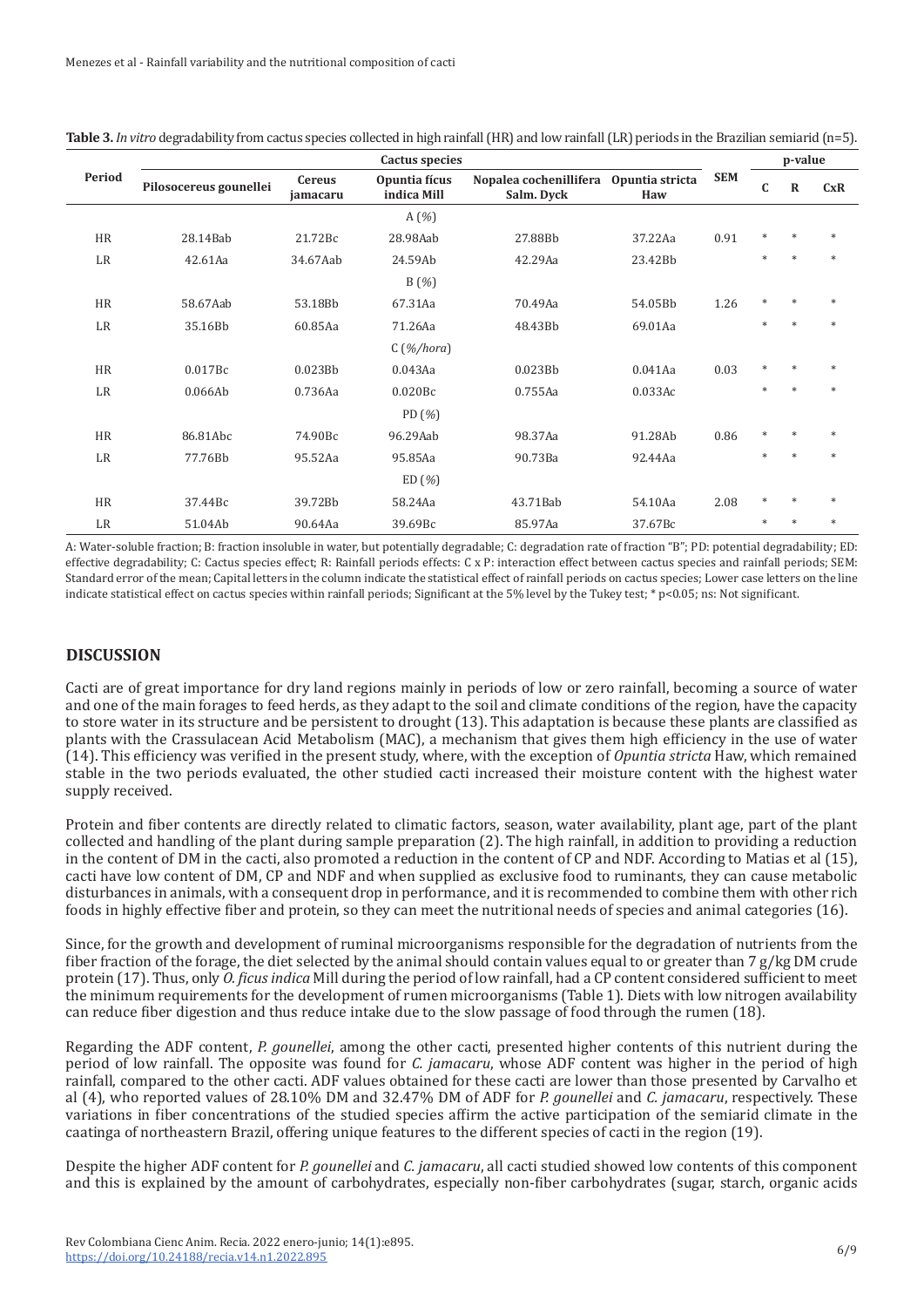and fructose) present in these plants, which are an important source of energy for ruminants that use them for the development of the microorganisms that colonize the rumen (20).

The increase in the MM content for *P. gounellei* in relation to the other cacti can be explained by the reduction in organic matter, since these variables are inversely proportional. According to Furtado et al (21), cacti usually have a high content of mineral matter in their composition, with *P. gounellei* standing out among cacti because they have higher levels of MM, a fact that corroborates our findings.

Gas production is an important indicator of the degradability and energy density of food, varying due to the concentration of fibers, proteins and the content of tannins (22). The non-fiber fraction of carbohydrates in this cactacea is probably more readily available for ruminal fermentation during the low rainfall period due to a possible adaptation strategy of this cactus for the next rainy season, which will use their reserves to increase its production capacity (23).

The results observed for gas production of *P. gounellei* are possibly associated with the fiber content of carbohydrates of this cactus, which is related to the degradation rate and colonization time by ruminal microorganisms (24).

It is known that *in vitro* gas production results almost entirely from the carbohydrates present in the incubated material and indicates degradation by ruminal microorganisms (25). Thus, the higher gas production rates of the non-fibrous fraction (m2) obtained by the varieties *N. cochenillifera* and *O. stricta Haw* in the period of high rainfall are correlated with the low content of acid detergent fiber that these cacti presented in relation to others during the analyzed period, justifying the observed results.

The reduction in total gas production with the increase in precipitation presented by *P. gounellei* can be explained by its anatomical and physiological characteristics, whose stems and branches are divided into vascular cylinder and central stem, with the highest percentages of soluble carbohydrates in the central stem (26). Thus, probably, during a period of low rainfall there was a thickening of this structure and accumulation of soluble carbohydrates to help plant metabolism during the period of water scarcity.

The short colonization time by ruminal microorganisms (latency phase) observed for *N. cochenillifera* during the period of high rainfall is due to its physical and chemical characteristics, as the soluble fraction is an energetic substrate for microorganisms and has rapid fermentation, which facilitates the processes of adhesion and colonization in the substrate. This can increase the fermentation of fibrous carbohydrates and shorten the latency period (27). Regarding the period of little rain and cacti, *C. jamacaru* had a longer colonization time, which is not good, as the microorganisms will adhere to the particles more slowly. The higher latency phase, the slower the fiber degradation (28).

Some cacti, in the presence of rain, increase their metabolizable nutritional fractions for growth and multiplication of cladodes and, thus, increase the area of the cladodes, mainly to increase photosynthetic capacity (29). This was observed in the present study by the reduction of the water-insoluble but potentially degradable fraction (b) presented by the cacti *P. gounellei* and *N. cochenillifera*.

With the exception of *C. jamacaru*, during the high rainfall period and *P. gounellei*, in the low rainfall period, the studied cacti obtained a potential degradability of over 80%, regardless of the rainfall periods analyzed, suggesting a high proportion of digestible and fermentable nutrients in these cacti.

The transition from the low-rainfall to the high-rainfall period resulted in a decline in the effective degradability of all studied cacti. Only O. *ficus indica* Mill and *O. stricta* Haw during the period of high rainfall presented degradability above 50%, which is satisfactory. This degradability is a reflection of the high rate of degradation of fraction B, which in these cacti was higher than the others during the period of high rainfall, making higher percentages of plants more readily available for ruminal fermentation (30).

The chemical composition, the coefficients of gas production and the degradability of the cacti were influenced by the species of cacti and the rainfall variation. Varieties of cactus pear (*Opuntia* and *Nopalea*) stood out among the cacti tested in relation to gas production and *in vitro* degradability.

### **Acknowledgments**

We are grateful to the Brazilian Agricultural Research Corporation (Embrapa Semi-arid) for providing the area for sample collection and laboratory structure for chemical analysis.

### **Competing interests**

The authors declare that they have no competing interests.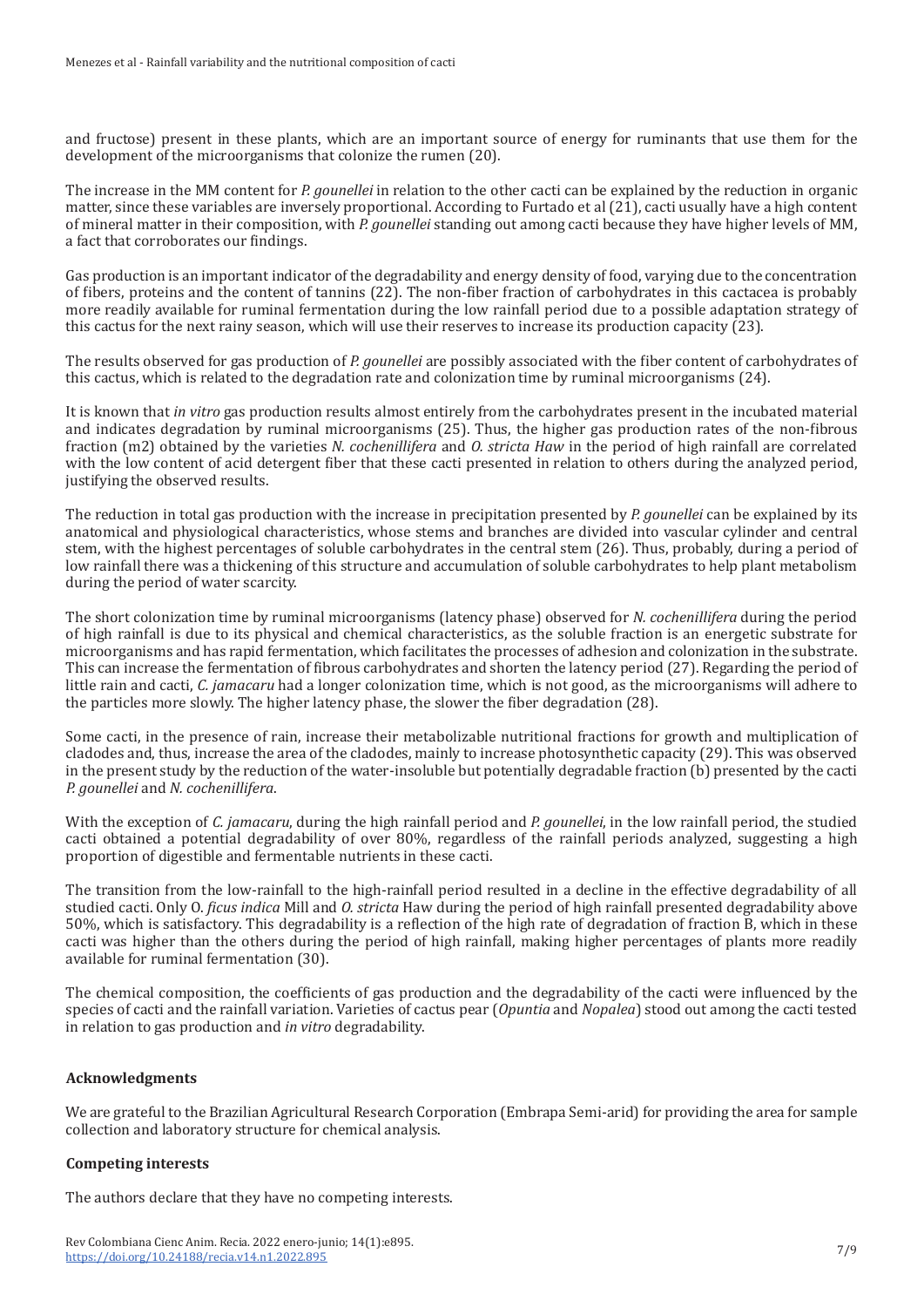## **REFERENCES**

- 1. Salimon C, Anderson L. How strong is the relationship between rainfall variability and Caatinga productivity? A case study under a changing climate. An Acad Bras Ci. 2019; 90:2121-2127. [http://dx.doi.org/10.1590/0001-](http://dx.doi.org/10.1590/0001-3765201720170143) [3765201720170143](http://dx.doi.org/10.1590/0001-3765201720170143).
- 2. Magalhães ALR, Teodoro AL, Gois GC, Campos FS, Souza JSR, Andrade AP, et al. Chemical and mineral composition, kinetics of degradation and *in vitro* gas production of native cactus. J Agric Stud. 2019; 7:119–137. [https://doi.](https://doi.org/10.5296/jas.v7i4) [org/10.5296/jas.v7i4](https://doi.org/10.5296/jas.v7i4).
- 3. Edvan RL, Mota RRM, Dias-Silva TP, Nascimento RR, Sousa SV, Silva AL, et al. Resilience of cactus pear genotypes in a tropical semi-arid region subject to climatic cultivation restriction. Scient Rep. 2020; 10:1–10. [https://doi.](https://doi.org/10.1038/s41598-020-66972-0) [org/10.1038/s41598-020-66972-0](https://doi.org/10.1038/s41598-020-66972-0).
- 4. Carvalho CBM, Edvan RL, Carvalho MLAM, Reis ALA, Nascimento RR. Uso de cactáceas na alimentação animal e seu armazenamento após colheita. Arch Zootec. 2018; 67:440-446. <https://doi.org/10.21071/az.v67i259.3803>.
- 5. Barbosa HA, Kumar TVL, Paredes F, Elliott S, Ayuga JG. Assessment of Caatinga response to drought using Meteosat-SEVIRI normalized difference vegetation index (2008–2016). ISPRS J Phot Rem Sen. 2019; 148:235-252. [https://](https://doi.org/10.1016/j.isprsjprs.2018.12.014) [doi.org/10.1016/j.isprsjprs.2018.12.014](https://doi.org/10.1016/j.isprsjprs.2018.12.014).
- 6. Santos HG, Jacomine PKT, Anjos LHC, et al. Sistema brasileiro de classificação de solos. 5th ed. Brasília, DF: Embrapa; 2018.
- 7. Aoac. Association of Official Analytical Chemists. Official methods of analysis. 20th ed. Washington, DC: Latimer Jr., G.W; 2016.
- 8. Van Soest PJ, Robertson JB, Lewis BA. Methods for dietary fiber, neutral detergent fiber, and non-starch polysaccharides in relation to animal nutrition. J Dairy Sci. 1991; 74:3583–3597. [https://doi.org/10.3168/jds.](https://doi.org/10.3168/jds.S0022-0302(91)78551-2) [S0022-0302\(91\)78551-2](https://doi.org/10.3168/jds.S0022-0302(91)78551-2).
- 9. Menezes DR, Costa RG, Araújo GGL, Pereira LGR, Nunes ACB, Henrique LT, et al. Cinética ruminal de dietas contendo farelo de mamona destoxificado. Arq Bras Med Vet Zootec. 2015; 67:636-641.<https://doi.org/10.1590/1678-7040>.
- 10. Schofield P, Pitt RE, Pell AN. Kinetics of fiber digestion from *in vitro* gas production. J Anim Sci. 1994; 72:2980–2991. <http://dx.doi.org/10.2527/1994.72112980x>.
- 11. Tilley JMA, Terry RA. A two-stage technique for the *in vitro* digestion of forage crops. J Brit Grass Soc. 1963; 18:104–111. [http://](http://dx.doi.org/10.1111/j.1365-2494.1963.tb00335.x) [dx.doi.org/10.1111/j.1365-2494.1963.tb00335.x](http://dx.doi.org/10.1111/j.1365-2494.1963.tb00335.x).
- 12. Ørskov ER, Mcdonald I. The estimation of protein degradability in the rumen from incubation measurements weighted according to rate of passage. J Agric Sci. 1979; 92:499-503. <https://doi.org/10.1017/S0021859600063048>.
- 13. Alves FAL, Andrade AP, Bruno RLA, Silva MGV, Souza MFV, Santos DC. Seasonal variability of phenolic compounds and antioxidant activity in prickly pear cladodes of *Opuntia* and *Nopalea* genes. Food Sci Techn. 2017; 37:536-543. http://dx.doi.org/10.1590/1678-457X.19316.
- 14 Davis SC, Simpson J, Gil-Veja KC, Niechayev NA, van Tongerlo E, Castano NH, et al. Undervalued potential of crassulacean acid metabolism for current and future agricultural production. J Exp Bot. 2019; 70:6521–6537. https://doi.org/10.1093/jxb/erz223.
- 15. Matias AGS, Araújo GGL, Campos FS, Moraes SA, Gois, GC, Silva TS, et al. Fermentation profile and nutritional quality of silages composed of cactus pear and maniçoba for goat feeding. J Agric Sci. 2020; 158:304-312. [https://doi.](https://doi.org/10.1017/S0021859620000581) [org/10.1017/S0021859620000581](https://doi.org/10.1017/S0021859620000581).
- 16. Gouws CA, Georgousopoulou EN, Mellor DD, McKune A, Naumovski N. Effects of the consumption of prickly pear cacti (*Opuntia* spp.) and its products on blood glucose levels and insulin: A systematic review. Med. 2019; 55:1-18. <https://dx.doi.org/10.3390/medicina55050138>.
- 17. Pereira DS, Lana RP, Carmo DL, Costa YKS. Chemical composition and fermentative losses of mixed sugarcane and pigeon pea silage. Acta Scient. Anim Sci. 2019; 41:e43709.<https://dx.doi.org/10.4025/actascianimsci.v41i1.43709>.